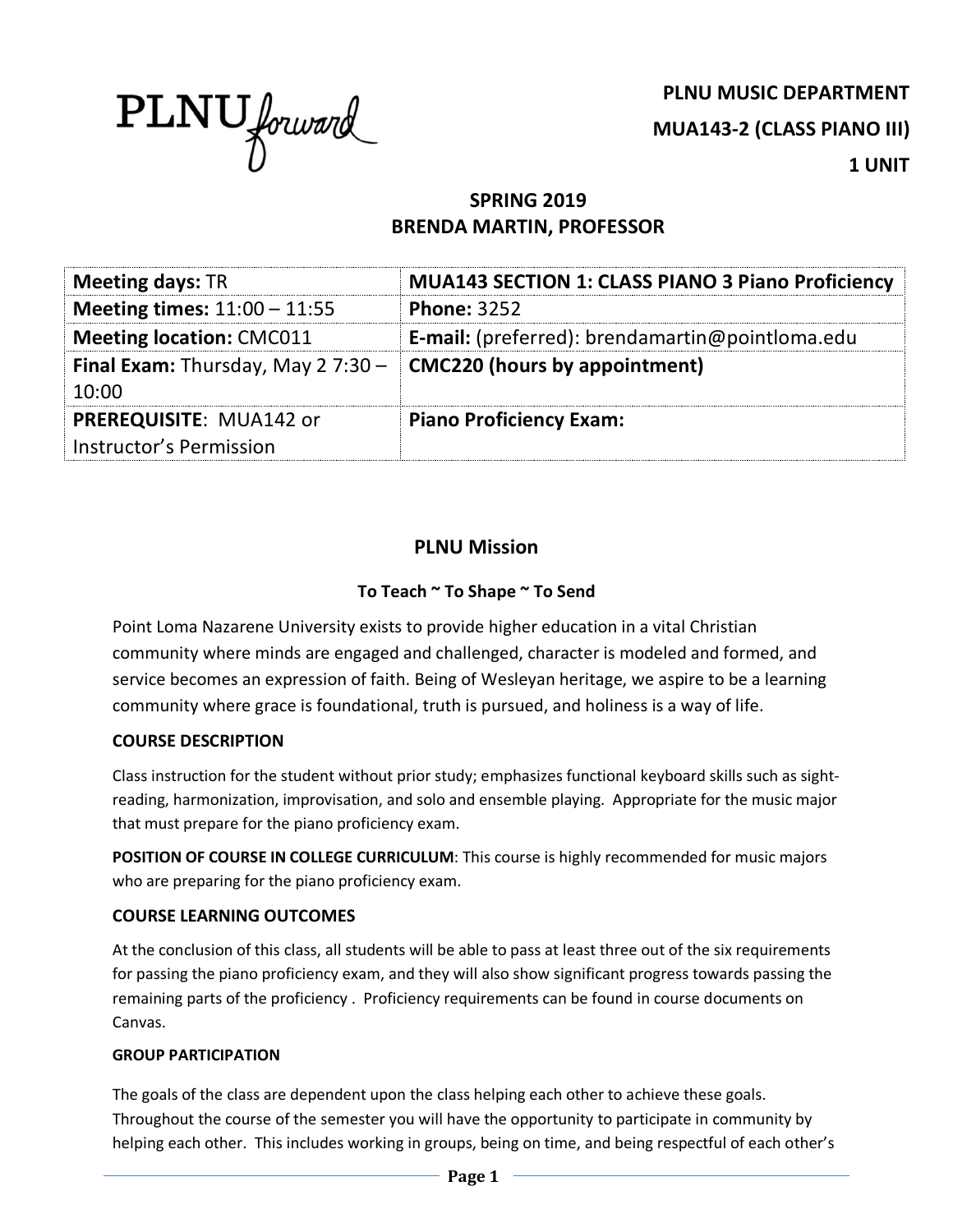time. On the rare occasion that you might arrive after the class is in session, please show courtesy to your classmates and the professor by slipping in quietly and taking your seat. Please be careful not to disrupt the activity that is going on by interrupting in order to find your place. Rather, try to join in as best you can and wait until there is a break before you ask a question of your neighbor or the professor. Questions are always welcome. If you are struggling with the material, please talk to me after class so we can make an appointment.

### **REQUIRED TEXTS AND RECOMMENDED STUDY RESOURCES**

All course materials will be available on the website: www.eNovativePiano.com . In lieu of a textbook, you will be required to purchase a subscription that will give you access to the site for the entire semester. Many of the materials on this site are multimedia, but you may wish to print out the "printable" documents and assignments and keep them organized in a notebook. For instructions on how to purchase the required subscription, go to the Canvas website for this class and open the document: eNP Student Information (1).pdf Everyone must be registered for the online text by the next class session. You must purchase access to the online text in order to take the class.

**RECOMMENDED TEXT**: The Nazarene Hymnal

### **COURSE SCHEDULE AND ASSIGNMENTS**

Homework will be assigned through the Canvas website for this class.

OTHER REQUIRED MATERIALS: You must bring a laptop or iPad to class, along with a pair of earbuds for doing in-class work in groups and on your own. All material from the lessons may be printed up and brought to class, you will need access to the website for in-class activities. Other materials, such as the syllabus and any additional handouts or links will be uploaded to "Canvas." Bring a pencil and all course materials to class!

### **ASSESSMENT AND GRADING**

METHODS USED IN THE COURSE: Students enrolled in MUA143 will achieve the objectives of the course through multiple methods. Parts of the course will be tailored to the individual. Time will be spent in individual practice, group activities, and in-class performances, including sight reading, harmonization, improvisation, performances of pre-sonatina and Sonatina literature, congregational hymns, and patriotic songs. 

CLASS PREPARATION: Students must practice a minimum of four hours per week outside of class in order to prepare. For some, more hours will be needed to achieve their goals. To keep you focused on your goals, you must upload a weekly practice log to Canvas that details your practice hours and what you worked on. This will be due on Thursday of each week.

## **PRACTICE AND PRACTICE ROOMS**

.

The practice rooms are located in the basement of Cooper (the floor you are on). To check out a key to a practice room, students must report to the main desk on the first floor of Cooper. A student I.D. is required. Students are expected to practice at least 3 hours per week outside of class. It is likely that some students will require more practice than others in order to be adequately prepared for each class. You must keep a regular practice log on eNovative (whenever you practice a piece you must log your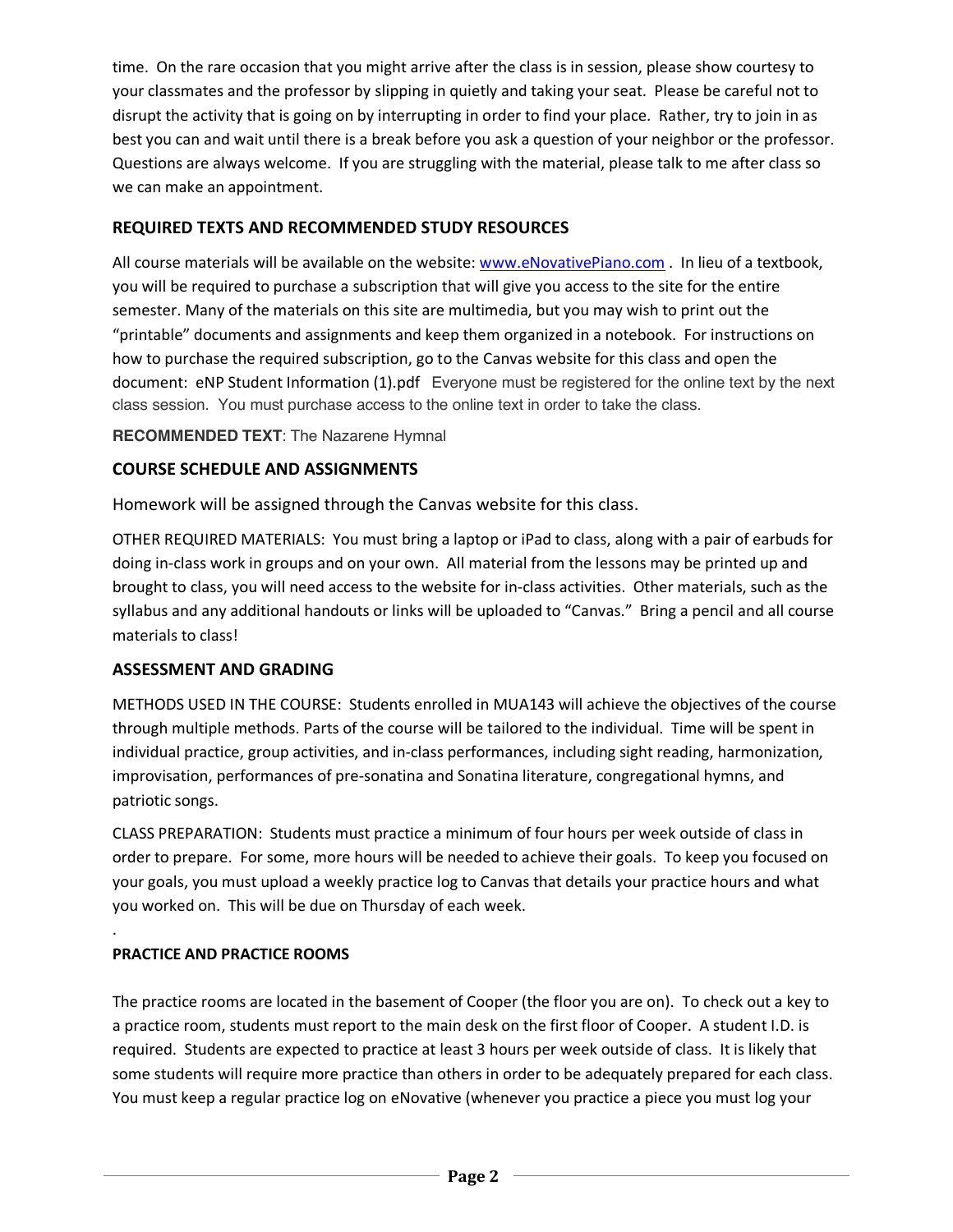practice time). I will check this throughout the semester, and this practice log will determine 5% of your grade.

**THE PIANO PROFICIENCY EXAM** will be given on **Wednesday, April 17 (look for a sign-up sheet the week before).** Sign-up times will be posted on the bulletin board in the main hallway a week prior to the exam. *Lead sheets for the exam will be made available at the Piano Proficiency Resource (Canvas) website one week prior to the proficiency exam.* You must print up the lead sheets yourself and bring them to class that afternoon. Note: you may not bring your marked up versions of the lead sheets to the proficiency exam. We will provide the sheets for you at the exam. \*Note: 3 items of the proficiency will be recorded and uploaded and not taken at the live proficiency exam time. \*Specific information regarding the proficiency exam will be given on the class Canvas site and can also be found at the music department website. Three video uploads of prepared pieces will be done as part of the proficiency and will be due before the proficiency. These are required. If you are not a music major, you may upload the videos to canvas instead or play them at final exam time along with the rest of the proficiency requirements.

#### **ADDITIONAL QUIZZES AND TESTS**

Students will be required to perform quizzes weekly both in front of the class and for the professor in order to gain confidence in performing and to mark their progress. There will also be several required class performances and testing:

- 
- 
- 
- Thursday, April 9 Mock Proficiencies
- Thursday, Feb. 7 Perform patriotic song for the class • Thursday, Feb. 28 Perform Sonatina for the class • Thursday, March 21 **Perform Congregational Hymn for the class**

#### **FINAL EXAM**

The final exam will take place Thursday, May 2, 7:30 – 10:00 a.m. At this time, you will be given an opportunity to improve your grade by replaying and (improving) any portions of the proficiency that you didn't pass. Please keep that date open, as you will be required to take the final if you don't pass all the proficiency. Those who pass all the proficiency are not required to take the final. \*If you are not a music major, you will perform all the materials at the final exam and will not take the proficiency.

### **MAKEUP POLICY**

Quizzes are often given at the beginning of class – do not be late! If you come after the quiz is given you may not be allowed to take the quiz. Quizzes will not be made up; however, the two lowest quiz scores are dropped at the end of the semester. Please save these drops for when you really need them (such as illness, etc.). Tests missed due to illness will be made up if the professor is notified in advance.

**\*You must attempt the piano proficiency in order to pass the class.**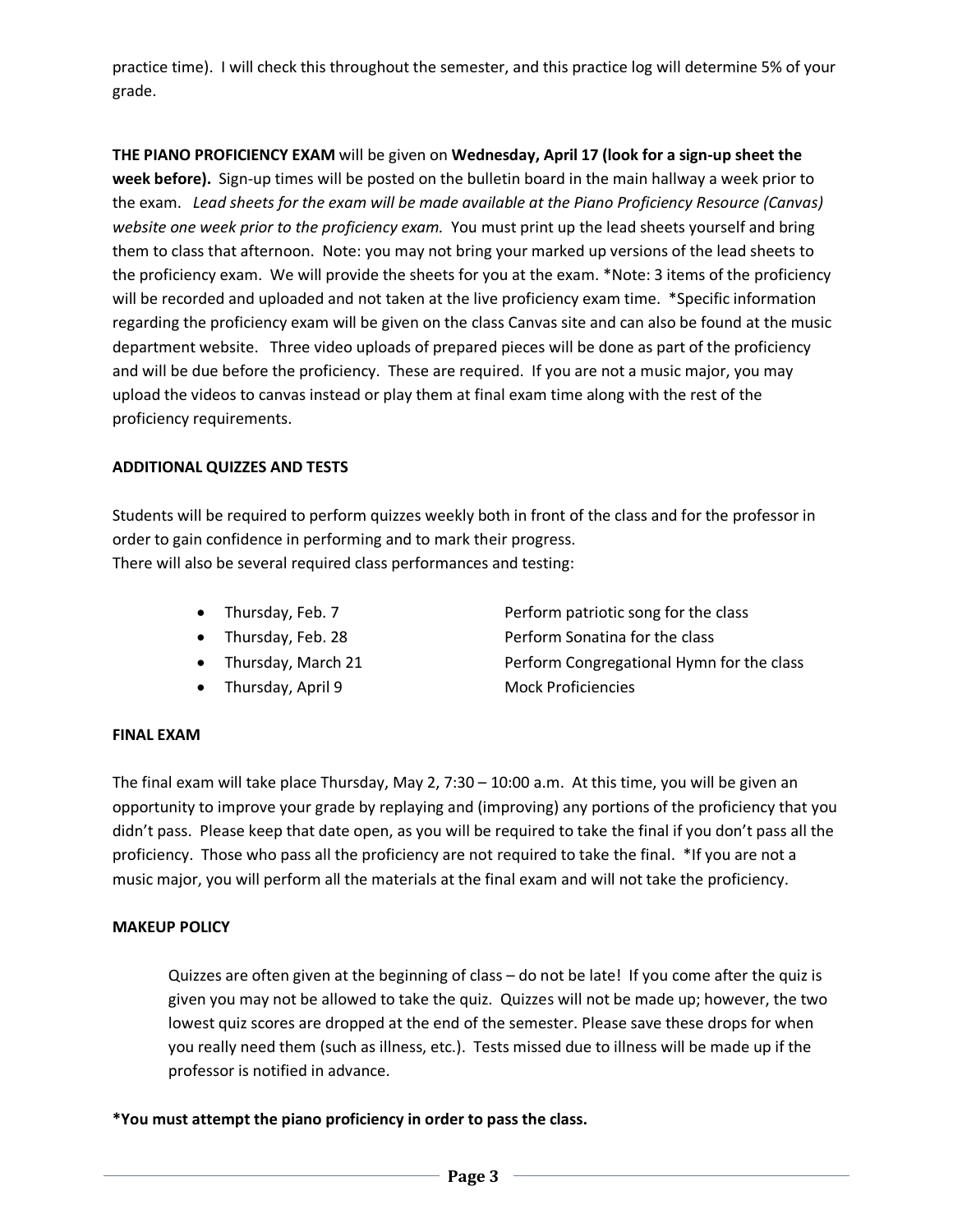| Final grade determined as follows:                                                                          | Grading scale:                                                                                |                                                                                                |
|-------------------------------------------------------------------------------------------------------------|-----------------------------------------------------------------------------------------------|------------------------------------------------------------------------------------------------|
| Proficiency Exam Grade: 60%<br>Quizzes: 15%<br><b>Tests: 15%</b><br>Attendance and class participation: 10% | $A = 93 - 100$<br>$A = 92 - 90$<br>$B+=87-89$<br>$B = 83 - 86$<br>$B = 80 - 82$<br>$C+=77-79$ | $C = 73 - 76$<br>$C = 70 - 72$<br>$D+=67-69$<br>$D = 63 - 66$<br>$D = 60 - 62$<br>$F = 0 - 59$ |

## **INCOMPLETES AND LATE ASSIGNMENTS**

All assignments are to be submitted/turned in by the beginning of the class session when they are due—including assignments posted in Canvas. Incompletes will only be assigned in extremely unusual circumstances.

## **FINAL EXAMINATION POLICY**

Successful completion of this class requires taking the final examination **on its scheduled day**. The final examination schedule is posted on the Class Schedules site. No requests for early examinations or alternative days will be approved.

## **PLNU COPYRIGHT POLICY**

Point Loma Nazarene University, as a non-profit educational institution, is entitled by law to use materials protected by the US Copyright Act for classroom education. Any use of those materials outside the class may violate the law.

## **PLNU ACADEMIC HONESTY POLICY**

Students should demonstrate academic honesty by doing original work and by giving appropriate credit to the ideas of others. Academic dishonesty is the act of presenting information, ideas, and/or concepts as one's own when in reality they are the results of another person's creativity and effort. A faculty member who believes a situation involving academic dishonesty has been detected may assign a failing grade for that assignment or examination, or, depending on the seriousness of the offense, for the course. Faculty should follow and students